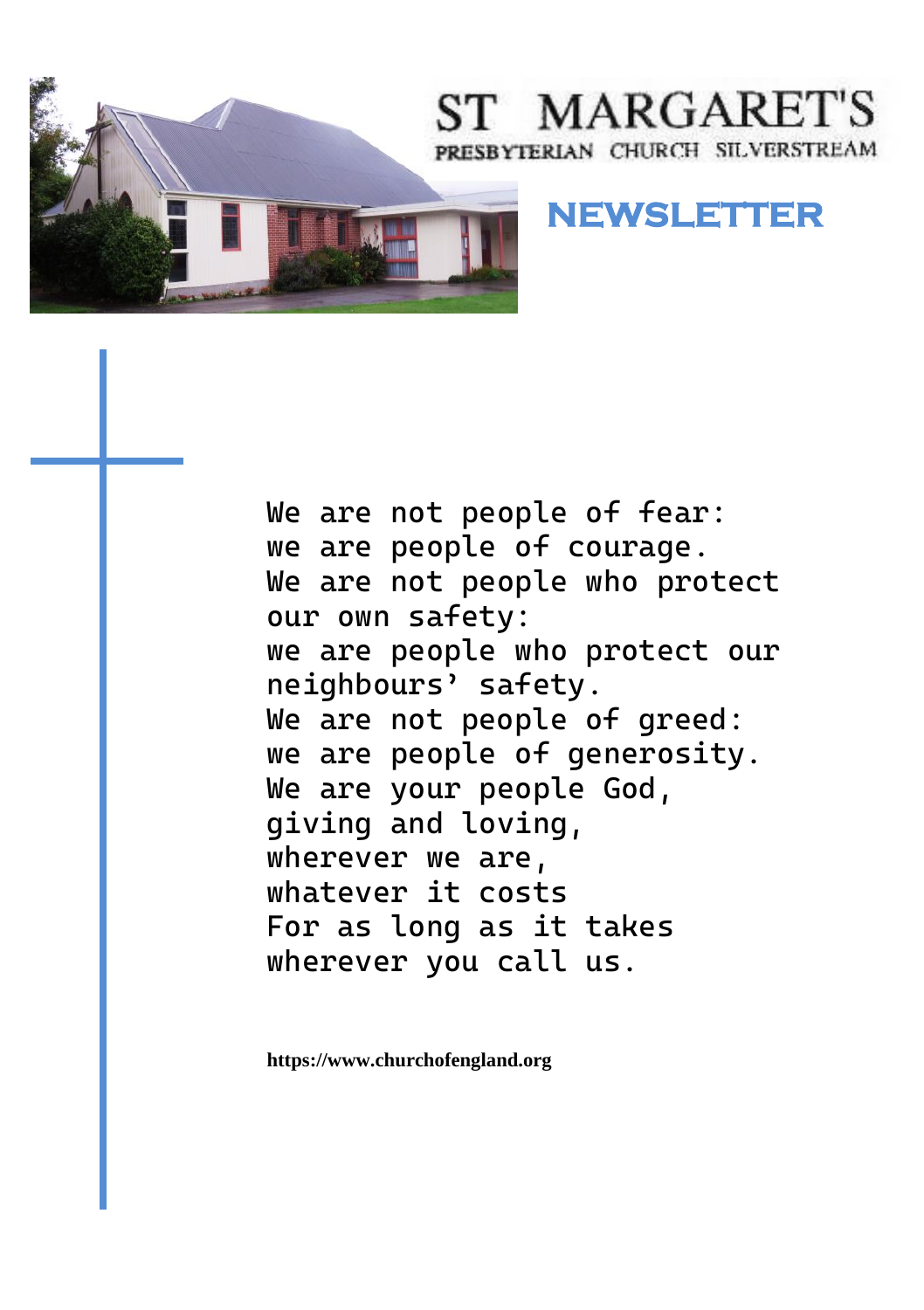#### Dear Friends

Just lately I've heard many people say how fed up they are with masks and the constant talk of Covid. I'm with them on this. I'm also fed up with the constant feeling that everything I prepare for may have to be changed. And I suspect you are all fed up with having to read what I write about Covid.

We know that we are living in uncertain times but that doesn't make it any easier to accept changes that keep coming at us. We wonder what will happen next and we may even worry about this. There is one thing we can do that might help and that is to hang on to the thought that we are all in this together. It is easier to live with change when we know that it's happening to all of us. This particularly applies to living in the uncertainty of Covid.

At the moment I'm not sure whether we will be having services at the church or on Zoom. I'm sorry that we can't have morning tea after the Sunday service but I know it is necessary decision. I feel enormously relieved that everyone I care about is double-vaxxed and boostered as far as I'm aware. And there are good things about Zoom Church – you can wear your slippers, you can have coffee during the service. We can even turn off the sound if we want to! More difficult for those of us taking the service but an option for everyone else.

Covid or not, we are moving into the season of Lent. This begins with Ash Wednesday on March 2 and runs through until Palm Sunday on April 10. Lent is a season of the Church Year I don't remember hearing much about when I was young. I had some friends who were Roman Catholics and I remember them talking about what they were giving up for Lent. Mostly they gave up lollies and their parents gave up smoking or drinking alcohol. I remember thinking it was a pity they couldn't give up something they didn't like but that would have been cheating. The idea was that as we think about Jesus' suffering at Easter, we can share in that just a tiny bit by depriving ourselves of something we like.

Nowadays we live within the seasons of the Church Year much more than we used to. We see Lent as the time of preparation for Easter, just as Advent is the time of preparation for Christmas.

If we are not careful, Lent can become a very negative season. In these weeks before Easter, we think of the last part of Jesus' life and anticipate his suffering and death. We can be overcome with doom and gloom.

But there is also a positive side to Lent. It is the season for reflecting on how our Christian life is growing - or not. It is the time to consider whether our daily walk is with Christ or not. Remember these words from Isaiah 58 where we are reminded of what God wants from us: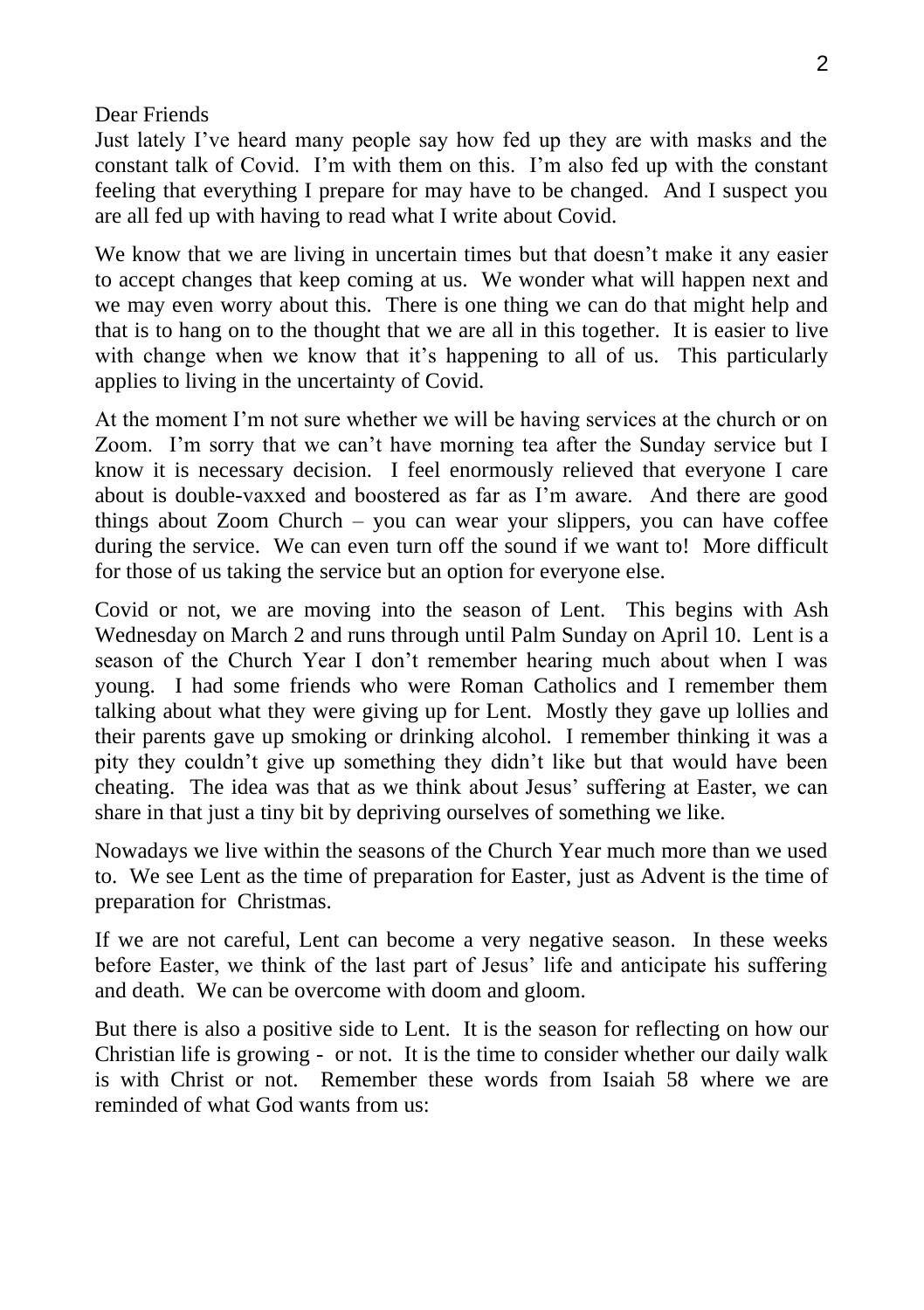"Is not this the fast that I choose:

to loose the bonds of injustice,

to undo the thongs of the yoke,

to let the oppressed go free?

Is it not to share your bread with the hungry,

and bring the homeless poor into your house;

when you see the naked, to cover them,

and not to hide yourself from your own kin?"

During Lent, we can take time to measure ourselves against the standard God sets for us in passages such as the one quoted above and in the life of Jesus Christ, and see if there is anything or any attitudes that need to be thrown out or rearranged. We are not asked to undertake this reflection so that we can beat ourselves up for the times when we have failed, but so that we can set ourselves back on track with renewed enthusiasm. We all do our best most of the time but, if we are honest, we know there is room for improvement. Let's not let our energy be wasted in needless guilt, but in honest appraisal and gratitude that we can always make a fresh start. And then do it.

Lynn

#### **Pastoral:**

- Our thoughts and prayers are with Anne Pemberton and Lorna Gandy as they grieve the loss of their sister, Valerie Nixon who died recently.
- Many will remember with fondness Joan Forrest who was a member of St. Margaret's for a number of years after moving from the UK to be with family. Joan died recently in the Wairarapa after a period of ill health. A memorial service will be held for Joan on Saturday 19 March at 10.00 a.m. at St. Margaret's.

#### **Lectionary**

6 MarchDeuteronomy 26:1-11 Psalm 91:1-2,9-16 Romans 10:8b-13 Luke 4:1- 13

- 13 Genesis 15:1-12,17-18 Psalm 27 Philippians 3:17-4:1 Luke 13:31-35
- 20 Isaiah 55:1-9 Psalm 63:1-8 1 Corinthians 10:1-13 Luke 13:1-9
- 27 Joshua 5:9-12 Psalm 32 2 Corinthians 5:16-21 Luke 15:1-3,11b-32
- 3 April Isaiah 43:16-21 Psalm 126 Philippians 3:4b-14 John 12:1-8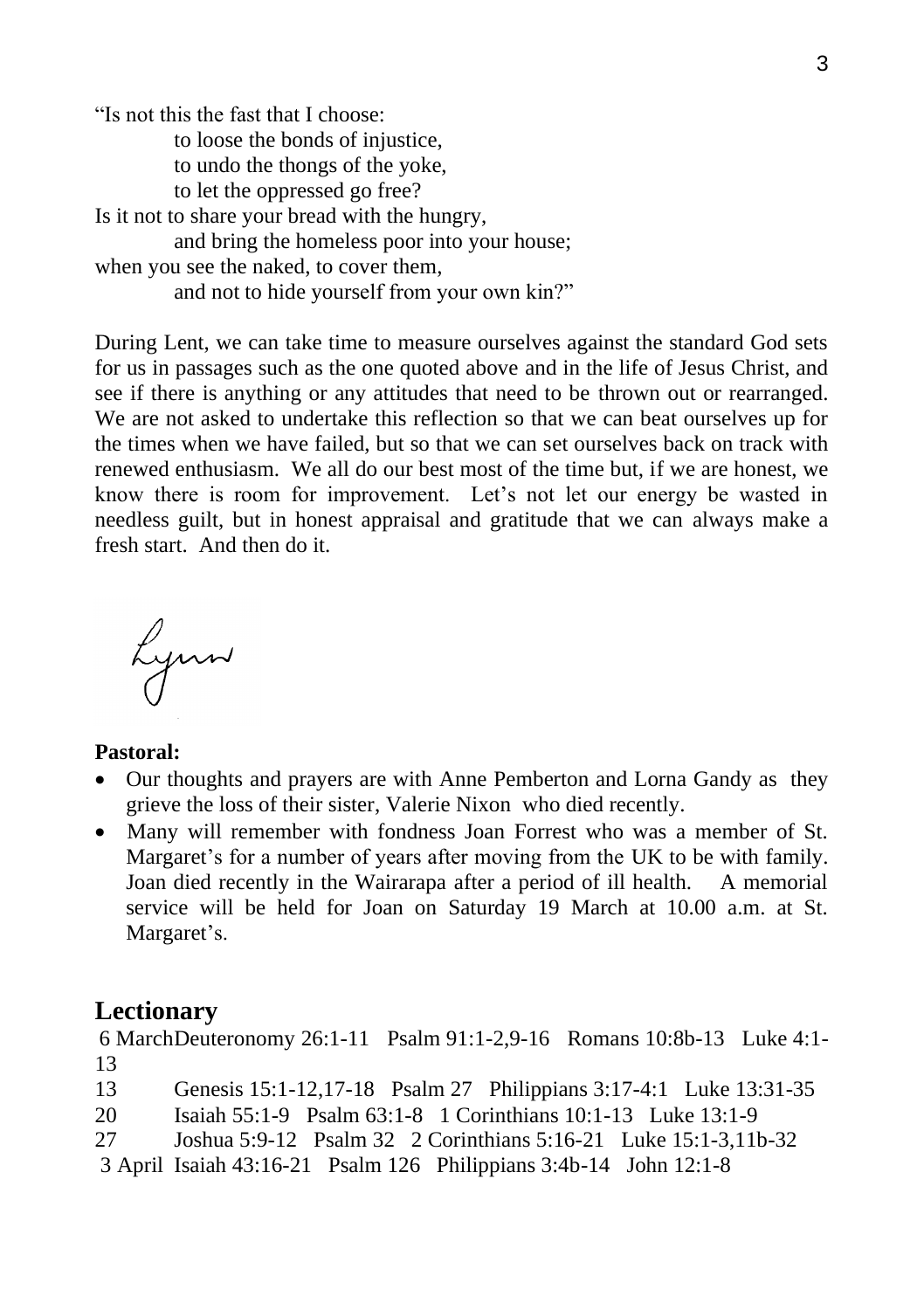#### **From John Morrison's family**

*To everyone at St Margaret's Church*

*Thank you so much for your contribution to the success of Dad's memorial service. We are all truly grateful to you. It couldn't have gone more smoothly and the congregation's singing of the songs we didn't know was great and very special.*

*Thanks again from the Morrison extended family. Annette & Doug*

#### **CARING FOR EACH OTHER IN A SAFE WAY DURING THE OMICRON OUTBREAK**

With masks and distancing being used for worship services and no morning tea or shared lunches at the moment, there is less opportunity for social interaction when we gather for worship. So we all need to think of ways to keep in touch with other members of our church family without putting them, or ourselves, at increased risk.

How about getting together in small groups with people you know? If you can do this outside that's even better. How about coffee on the deck or in a park? If you are getting together inside, keep the numbers small so you can stay at a safe distance. Keep a note of the date, who you met with, and where you met just in case that information is ever needed.

How about making a list of some church friends and phoning them for a catch-up from time to time? This is particularly important for people who are unable to go out or just feel more comfortable staying at home at the moment. If you discover that they need some sort of help that you can't provide, encourage them to contact the Pastoral Care Team [\(pastoralcare.stmargarets@gmail.com\)](mailto:pastoralcare.stmargarets@gmail.com) or offer to do that for them. If you don't have a phone number for the person you would like to check in with, you may like to contact Sheryn Jacques on 021 936 067 so she can ask them to get in touch with you.

Don't forget that the "Shop and Drop" service that was started during the first lockdown in 2020 has been reactivated. If you need contactless delivery of essentials such as groceries or medication, please contact Delena West on 021 332 449.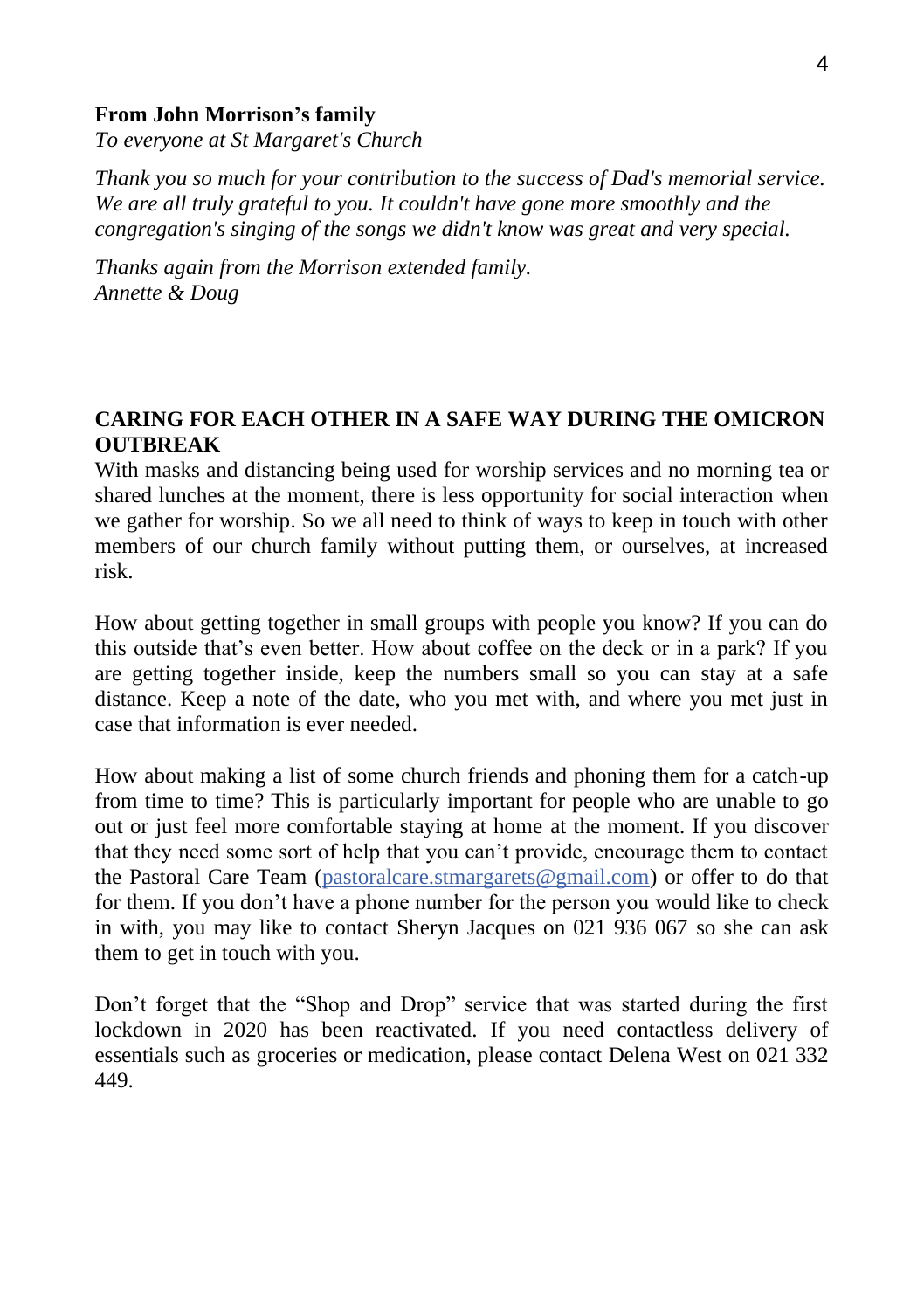#### **WHAT WE ARE DOING TO KEEP EVERYONE SAFE DURING THE OMICRON OUTBREAK**

As the Omicron outbreak grows and more cases are detected in our local community it is important that we do what we can to keep each other safe, and particularly to protect the more vulnerable members of our church family.

Over the last few weeks we have made some changes to how we manage gatherings at St Margaret's. Here is a reminder of the measures we have in place. Please read this carefully as some things have changed slightly.

We will continue to review how we manage activities at the church and will keep you informed of any changes.

#### **Vaccine Passes**

Anyone aged 12 years 3 months and over who is attending a gathering at St Margaret's church is required to have a vaccine pass. Passes can be stored on your phone or printed out. Please remember that vaccine passes have an expiry date and you will need to download a new pass before your current one expires.

#### **Face masks**

- We ask that all adults and children from year 4 upwards wear a **properly fitted face mask** at all times while on the church property.
- A medical mask (usually pale blue on the outside) or an N95-type mask is preferred. Cloth masks are discouraged because they may not provide adequate protection for the wearer or those around them.
- Masks must cover your **mouth and nose** at all times.
- Masks may be removed briefly to receive communion.
- Church groups of 15 or fewer holding meetings at the church may remove masks once everyone is seated **at least one metre apart.** Masks should be worn while people are moving around and while entering and leaving the meeting.
- Those leading services (minister, organist, readers etc.) are not required to be masked while they are leading as long as they remain two metres from others.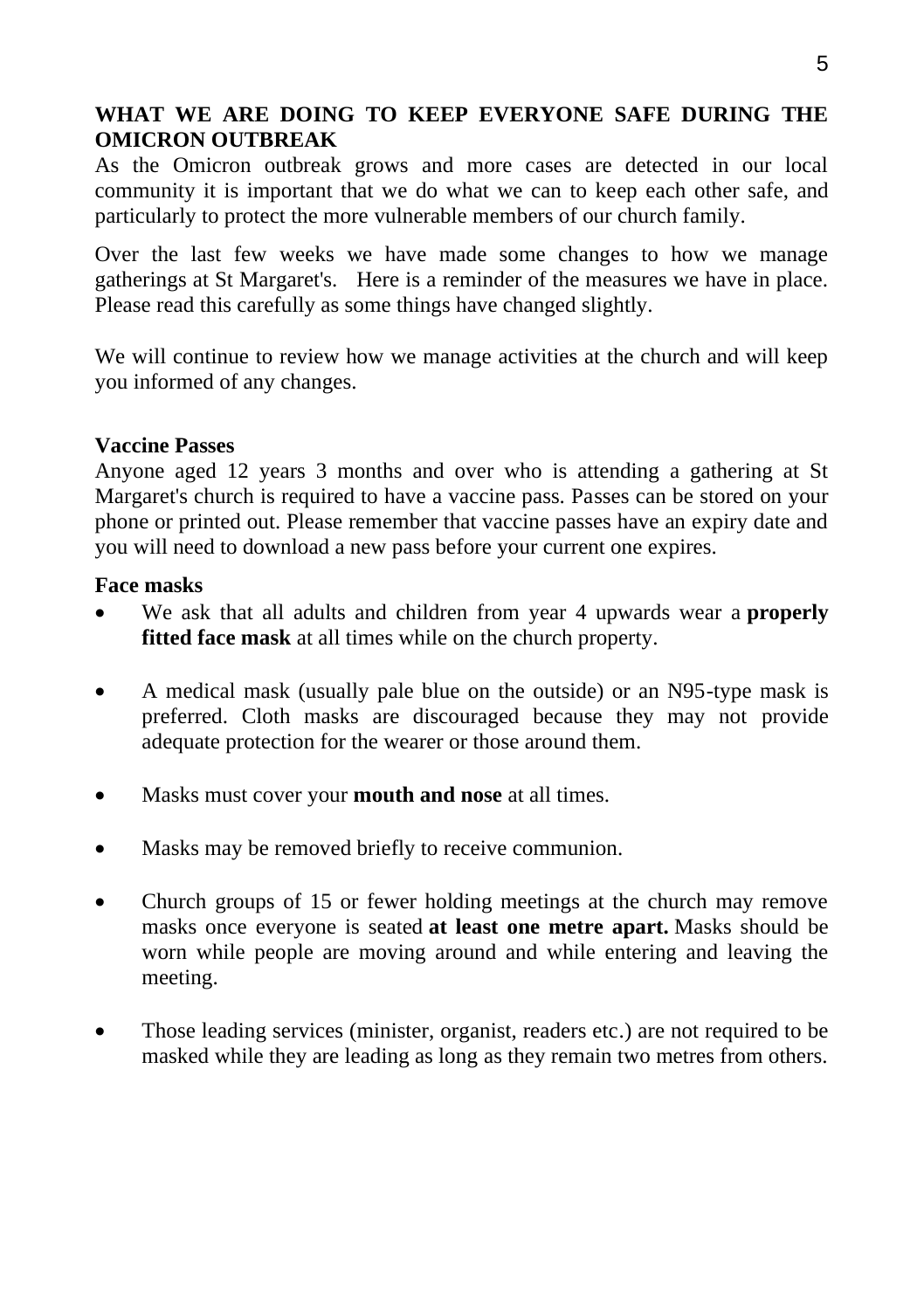#### **Physical distancing**

- Try to maintain a distance of at least one metre from other people.
- If you want to chat to someone on your way into the church, please stand back and try not to block the entranceway.
- The foyer and internal entrance door create a bottleneck so please try to keep moving through the foyer into the church and find a seat.
- There is plenty of seating space in the church when every second row is left empty. Please spread out across the available seating and leave empty spaces so that everyone feels comfortable.

#### **Hospitality**

- We have decided that the emergence of the Omicron outbreak makes it unwise to serve morning tea in the lounge after Sunday worship or to have shared lunches or serve refreshments at meetings such as fellowship groups.
- We will resume these things as soon as it becomes safe to do so.

#### **Record-keeping**

- We are required to keep a record of everyone who attends **all** gatherings at the church. This includes worship services, fellowship groups and other meetings.
- Please scan in using the QR code if you are able to do so. This provides you with a record of your attendance.
- In addition, we will keep a paper record that enables everyone to be contacted if this becomes necessary.

You are asked not to attend worship services or meetings if you are feeling unwell or have any of the symptoms associated with Covid-19 infection.

Worship services held at the church are also available on Zoom. Please join us on Zoom if you have any concerns about your health, if you are not fully vaccinated, or if you don't feel comfortable attending gatherings in person at the moment. We would love to have you take part in the service.

Join Zoom Meeting <https://us02web.zoom.us/j/89367824002>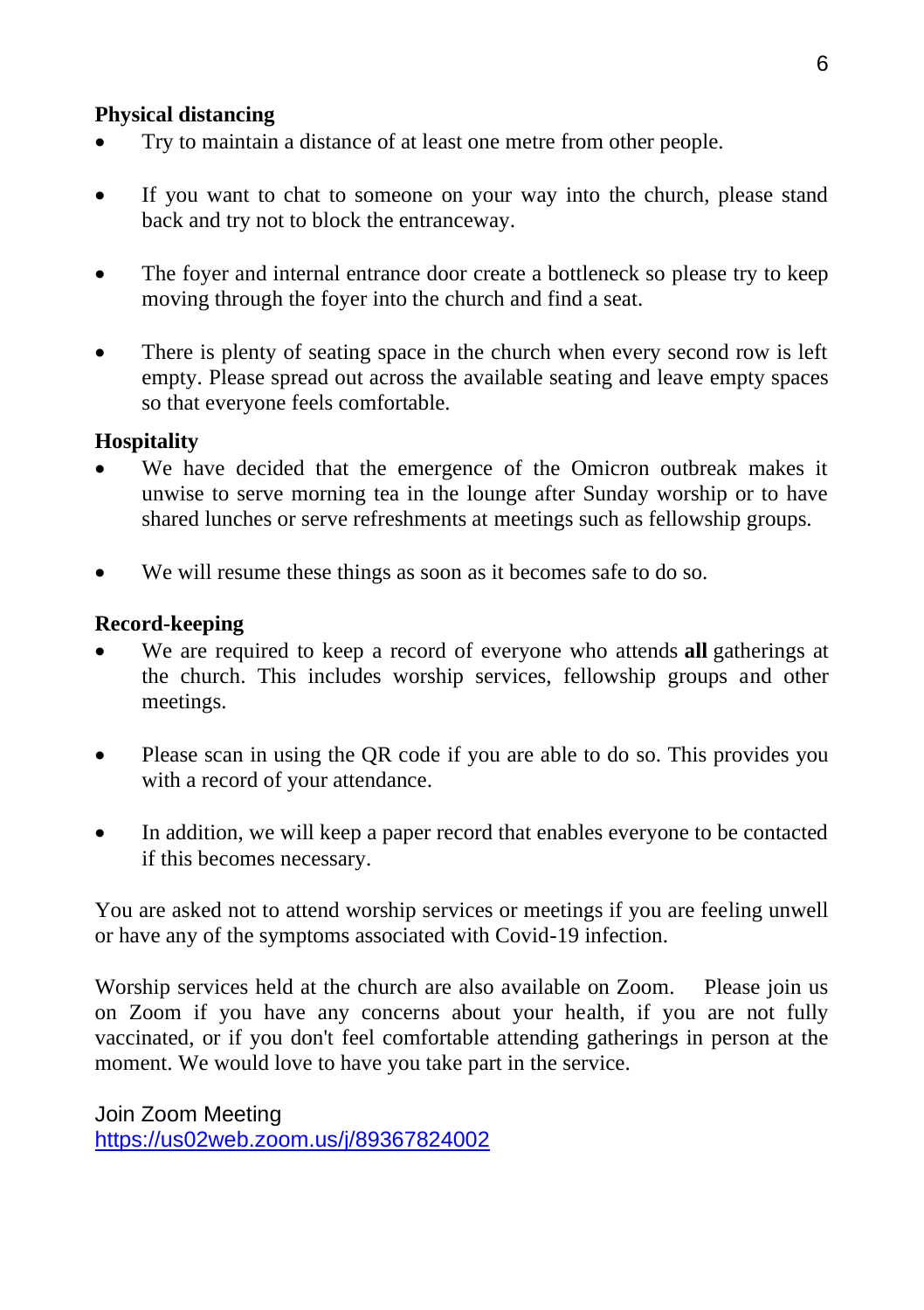## **Rosters**

#### **Morning Tea**

No morning tea until further notice

#### **Church Cleaning**

| 6 Mar. | Rosenda Upton   |
|--------|-----------------|
| $\sim$ | <b>--------</b> |

- 13 Fono Williams 20 Helen Bassett
- 
- 27 Lynley McInnarney
- 3 April Karen Coleman

#### **Lawns**

|    | 12 Mar. Warren Potter |
|----|-----------------------|
| 26 | Phil Taylor           |
|    | 9 Apr. Rhys West      |

#### **Audio Visual**

- 6 Mar. Alfred Enslin
- 13 Hazel O'Brien
- 20 David Lottering
- 27 Chris Rosanowski
- 3 Apr David Lottering

## **The Upper Hutt World Day of Prayer Service**

Hosted by Our Lady of Grace Church cnr Fergusson Drive and Palmer Crescent, Heretaunga, with members of St Mary's and St Margaret's helping in the service.

#### *Friday 4 March at 11.00 a.m.*

Men and women and children are most welcome Vaccine Pass Service limited to 100

There will be an offering to support Christian World Service - A Bible Society Project Empowering Widows and Suffering Women of India and Interchurch Council for Hospital Chaplaincy in New Zealand. Cup of Tea/Coffee after the service.

To prebook go t[o https://www.picktime.com/OLAVMassAvailability](https://www.picktime.com/OLAVMassAvailability) OR phone Ruth Mackinder 04/ 5286826 if you are unable to use this link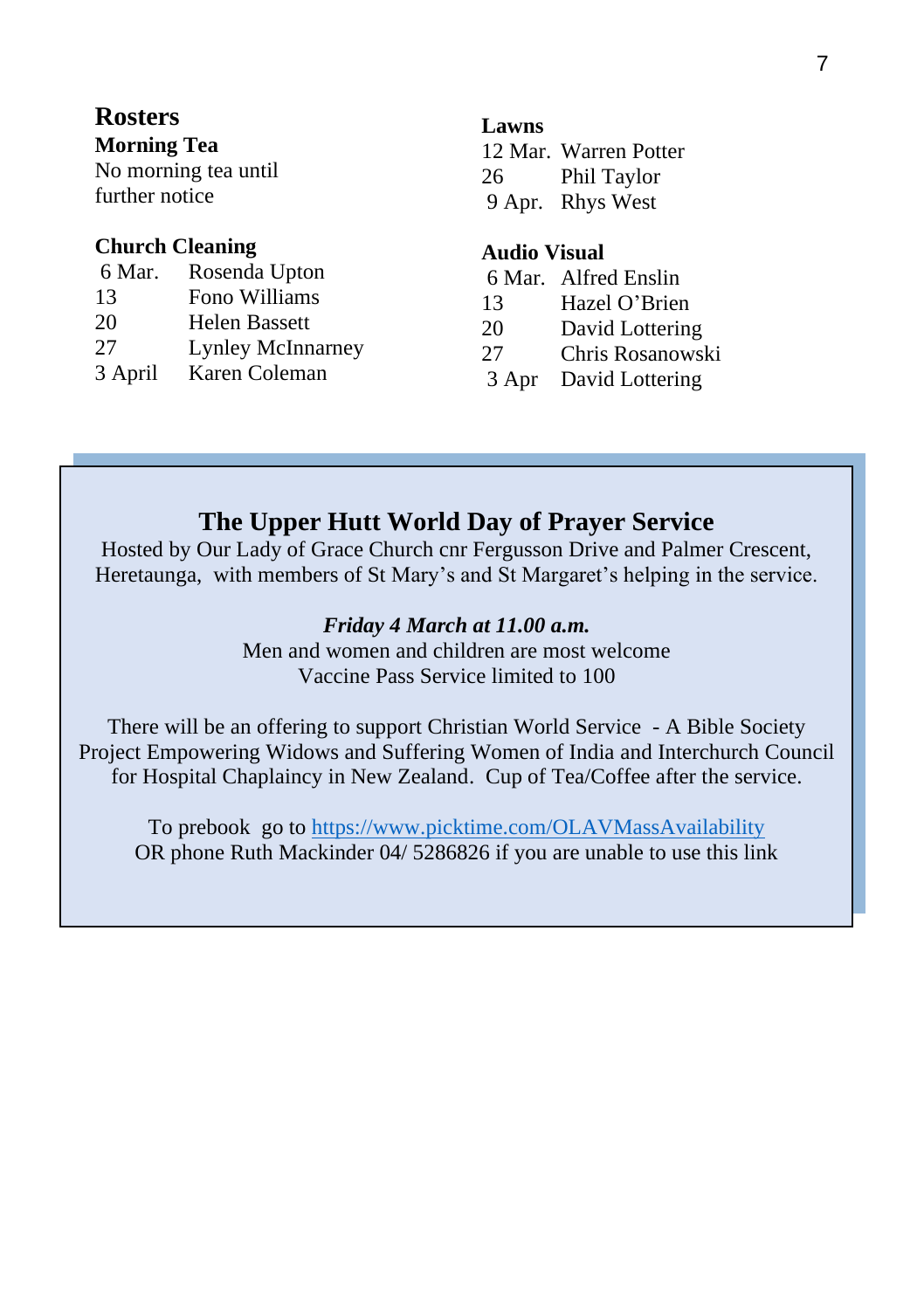

# **Children, Youth & Families @ St.Margaret's March 2022**

## **PLAY GROUP**

Sorry, no playgroup until it's safe to be back. Please keep checking newsletters and Facebook.

### **YOUTH GROUP**

We started back at youth group on 12 February, meeting in the blue room during church services. We have welcomed year 8's, George & Sam, and hope to see the rest of our new year 8's in the coming weeks. The focus will again be the 4F's - fun, food, friendship and faith.

With Covid looming, our physical games will be limited to outside and masks will be required during inside activities.

Sadly another casualty of Covid is the regions' annual Easter Camp. So we've decided to hold our annual bake off at Easter this year.

We expect disruption will be our only constant for the next few months and Zoom sessions may again be our 'go to'. In the mean time we ask our rangatahi to stay home if unwell and isolate if they have been a contact, and in line with church guidelines our rangatahi need a vaccination certificate to attend in person. We'll be using our messenger page until we get moved over to WhatsApp to keep everyone up to date with news and any changes or plans. Please let Delena or Jo know if you aren't already on our circulation list.

Kia kaha & Arohanui Jo & Delena

#### **CONTACTS**

**Sunday School** Nicki - 5288106 **Playgroup** Ainsley - 5278090

**Youth Group** Jo - 021616376 or Delena 9776338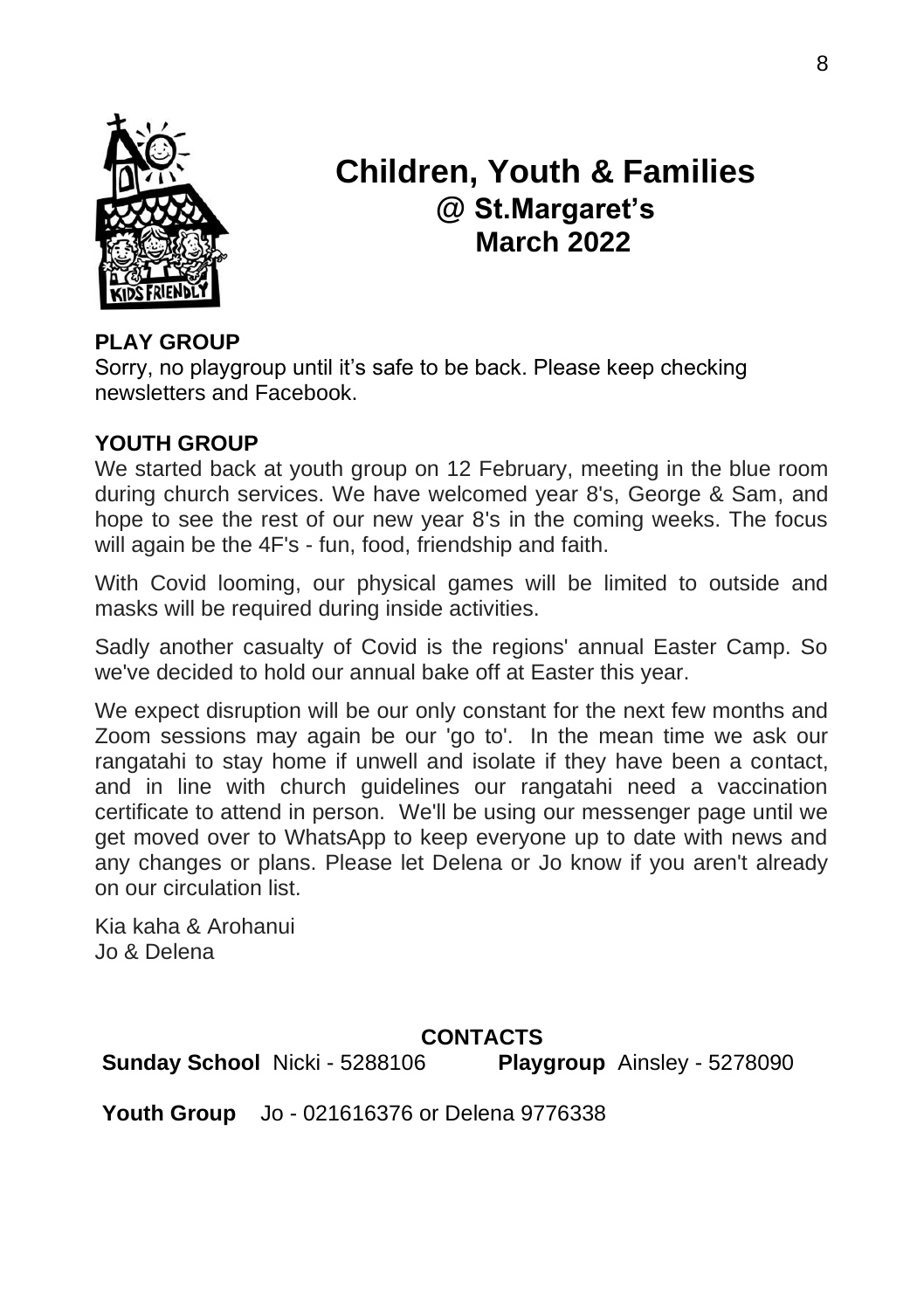# What's On .... Or Not!

- **Afternoon Fellowship** No meeting in March.
- **Evening Fellowship**  Wednesday 9 March 7.30 p.m. in the lounge. All men and women are very welcome. Our speaker will be Rachel Harrison who spent time volunteering in Tonga with Volunteer Service Abroad in 2020, and now works for Caritas Aotearoa New Zealand where she focuses on local development and humanitarian aid programmes in the Pacific. Rachel will talk about the current disaster response situation in Tonga, following January's volcanic eruption and tsunami, and now a Covid outbreak, and outline some of the work that is happening on the ground to help communities recover from these events.
- The Monday morning **Friendship Group** will not be meeting until further notice as we are still adhering to restrictions. We are very sorry not to be able to meet but we will contact all the members when it is safe to resume. Shirley Main and Ruth Mackinder.

#### **FROM THE BOARD OF MANAGERS**

The following figures do not include the transfer on 8 December 2021 of residual funds from the 25th HV Girls Brigade Co amounting to \$1,782.43 which are being held for future training.

Funds available for general operations amounted to \$100,106.80 at 31 January 2002.

#### **CWS Christmas Appeal**

Contributions totalling \$403.90 have been passed on to Christian World Service. Not included in the amount are Credit Card and Direct Internet Transfers. Receipts should be available shortly.

#### **CWS Retiring Offering for Tonga**

The total received in February was \$286.00 which has also been forwarded to Christian World Service.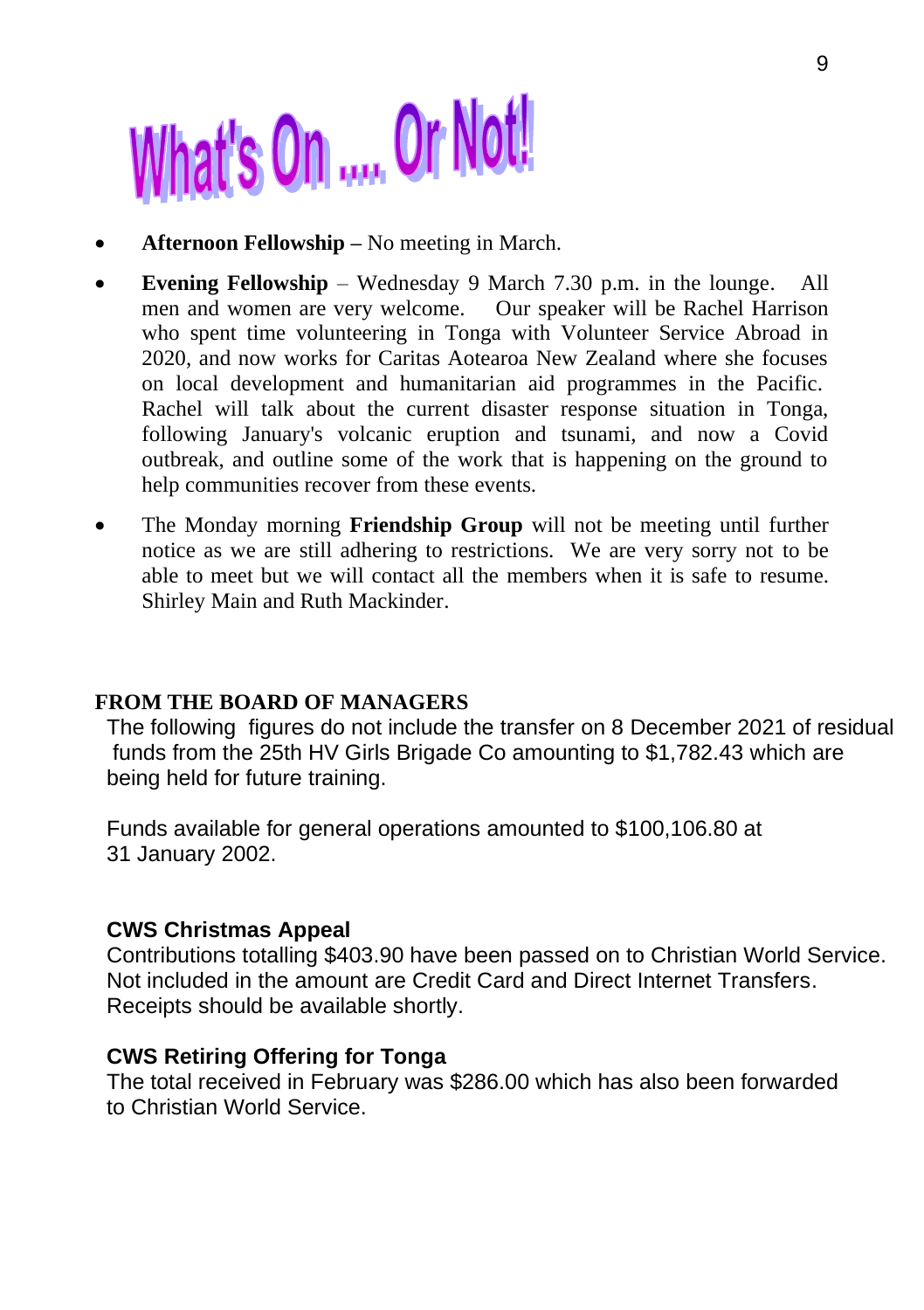#### **STATEMENT OF FINANCIAL PERFORMANCE ACTUAL v BUDGET 7 MONTHS JULY 2021 – JANUARY 2022**

|                                 | Jan-22 | Total  | <b>Budget</b> | Gain<br>(Loss)<br>Actual v |
|---------------------------------|--------|--------|---------------|----------------------------|
|                                 | Mth    | 7 Mths | 7 Mths        | <b>Budget</b>              |
| <b>INCOME</b>                   |        | YTD    |               | 7 Mths                     |
| Giving                          |        |        |               |                            |
| Envelopes                       | 790    | 5,726  |               |                            |
| Automatic Payments              | 6,654  | 45,913 |               |                            |
|                                 | 7,444  | 51,639 | 55,417        | (3,778)                    |
| Loose                           | 95     | 456    | 1,167         | (710)                      |
| <b>Donations General</b>        | 120    | 1,270  | 5,833         | (4, 563)                   |
| Donations Organ & Music Fund    |        | 250    |               | 250                        |
| Donations Laptop Computer       |        | 1,000  |               | 1,000                      |
|                                 | 7,659  | 54,615 | 62,417        | (7,802)                    |
| <b>Fund Raising - see below</b> |        | 4,389  | 18,000        | (13,611)                   |
| <b>L&amp;R Snell Trust</b>      |        |        |               |                            |
| <b>Interest</b>                 |        | 657    | 500           | 157                        |
| <b>Church &amp; Hall hire</b>   |        | 1,312  | 2,917         | (1,604)                    |
| <b>Mission</b>                  |        |        |               |                            |
| <b>CWS Christmas Appeal</b>     | 30     | 404    | 1,000         | (596)                      |
| <b>Bible Society</b>            |        | 170    | 300           | (131)                      |
| <b>Total Income</b>             | 7,689  | 61,547 | 85,133        | (23,587)                   |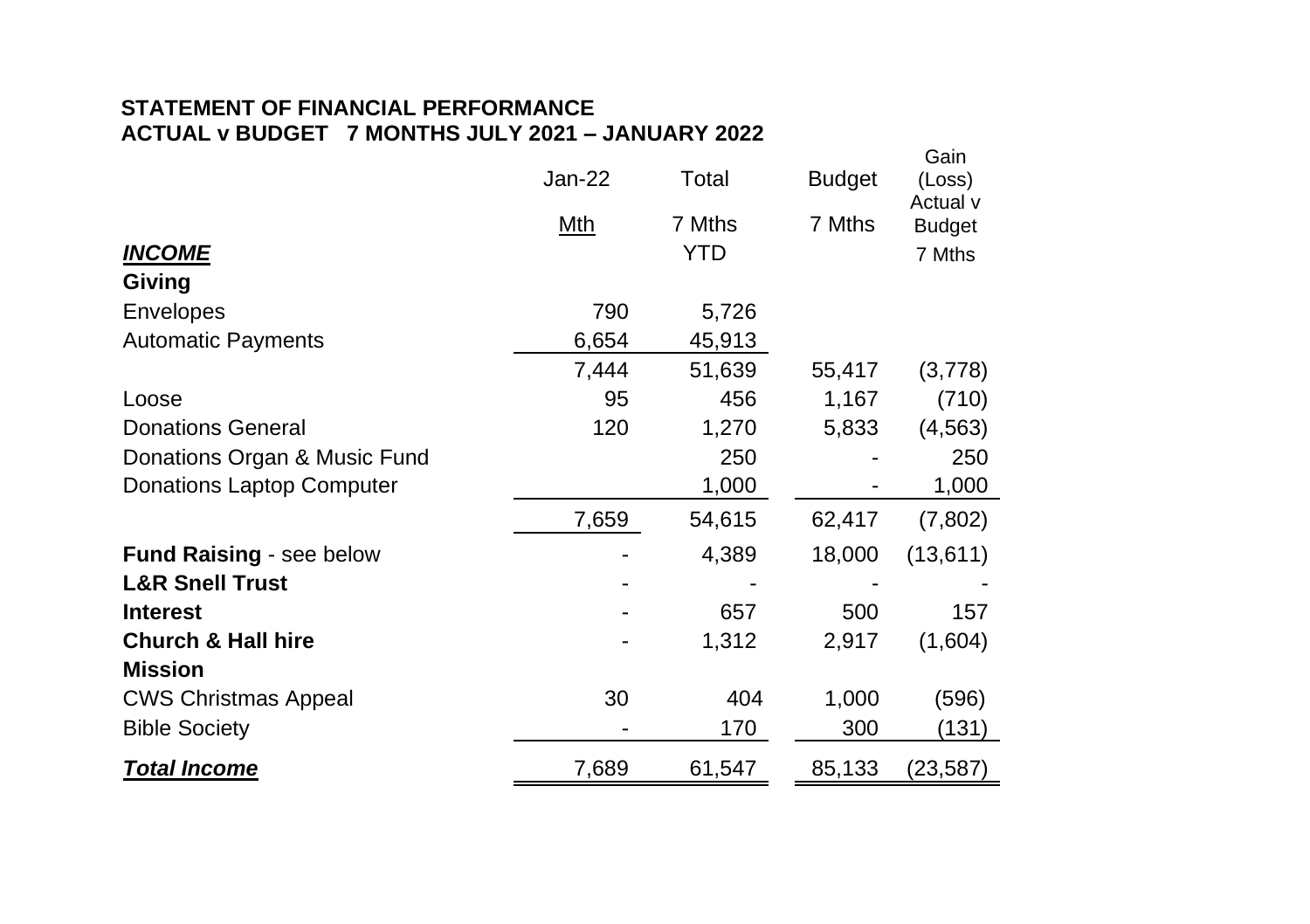## *EXPENSES*

| <b>Administration</b>                 | 943   | 8,666  | 8,568  | (98)      |
|---------------------------------------|-------|--------|--------|-----------|
| <b>Christian Education</b>            |       | 764    | 600    | (164)     |
| <b>Ministry</b>                       | 738   | 15,655 | 30,542 | 14,887    |
| <b>Mission</b> Incl. Pinehaven School |       | 268    | 1,800  | 1,532     |
| <b>Property Expenses</b>              | 481   | 8,922  | 16,063 | 7,141     |
| <b>Total Expenses</b>                 | 2,162 | 34,275 | 57,572 | 23,297    |
| <b>Operating Surplus (Deficit)</b>    | 5,527 | 27,272 | 27,562 | (290)     |
| <b>Assets expensed</b>                |       |        |        |           |
| Laptop Computer                       |       | 814    |        | 814       |
| <b>Net Surplus (Deficit)</b>          | 5,527 | 26,458 | 27,562 | (1, 104)  |
| <b>Fund Raising analysis</b>          |       |        |        |           |
| Fair                                  |       |        | 15,000 | (15,000)  |
| Plant Fair net of \$1907.85 Costs     |       | 4,184  | 3,000  | 1,184     |
| <b>Winter Warmers</b>                 |       | 195    |        | 195       |
| Masks                                 |       | 10     |        | 10        |
|                                       |       | 4,389  | 18,000 | (13, 611) |